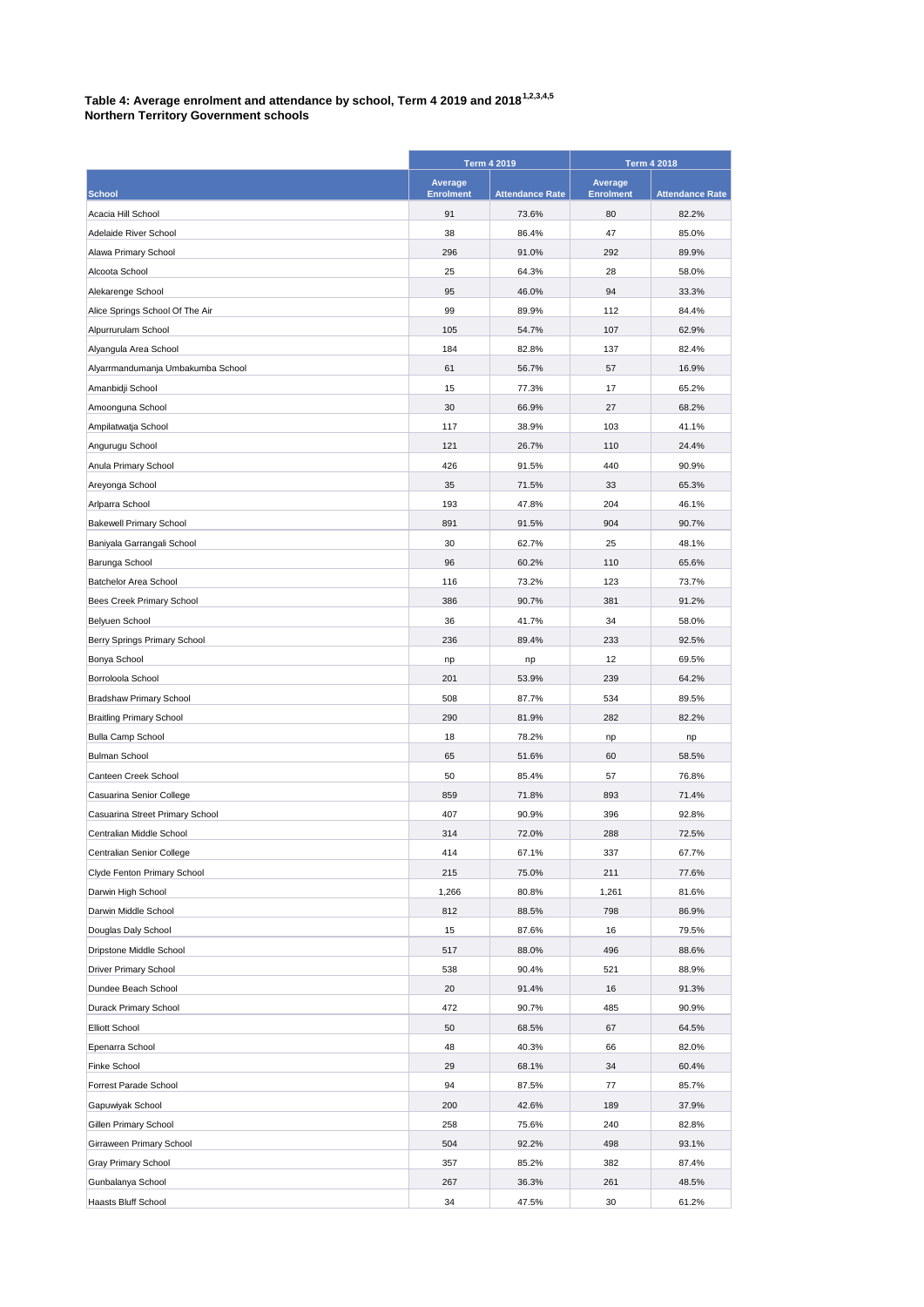|                                                 | <b>Term 4 2019</b> |                        | <b>Term 4 2018</b> |                        |
|-------------------------------------------------|--------------------|------------------------|--------------------|------------------------|
|                                                 | Average            |                        | Average            |                        |
| <b>School</b>                                   | <b>Enrolment</b>   | <b>Attendance Rate</b> | <b>Enrolment</b>   | <b>Attendance Rate</b> |
| Harts Range School                              | 60                 | 58.8%                  | 63                 | 57.9%                  |
| Henbury School                                  | 138                | 83.2%                  | 133                | 81.4%                  |
| Howard Springs Primary School                   | 295                | 88.2%                  | 281                | 88.7%                  |
| Humpty Doo Primary School                       | 392                | 90.3%                  | 424                | 89.4%                  |
| Imanpa School                                   | 20                 | 46.9%                  | 14                 | 62.4%                  |
| Jabiru Area School                              | 205                | 76.7%                  | 193                | 75.7%                  |
| Jilkminggan School                              | 91                 | 58.6%                  | 100                | 65.2%                  |
| Jingili Primary School                          | 315                | 90.1%                  | 337                | 88.8%                  |
| Kalkaringi School                               | 179                | 54.1%                  | 168                | 50.0%                  |
| Karama Primary School                           | 190                | 82.2%                  | 199                | 83.4%                  |
| Katherine High School                           | 517                | 70.8%                  | 559                | 62.1%                  |
| Katherine School Of The Air                     | 190                | 0.0%                   | 162                |                        |
| Katherine South Primary School                  | 358                | 86.1%                  | 395                | 85.7%                  |
| Kiana School                                    |                    |                        | np                 | np                     |
| Kintore Street School                           | 54                 | 70.8%                  | 52                 | 74.4%                  |
| Lajamanu School                                 | 187                | 39.0%                  | 189                | 39.9%                  |
| Laramba School                                  | 55                 | 58.5%                  | 58                 | 58.5%                  |
| Larapinta Primary School                        | 360                | 85.2%                  | 365                | 87.6%                  |
| Larrakeyah Primary School                       | 512                | 91.5%                  | 475                | 91.1%                  |
| Leanyer Primary School                          | 591                | 91.4%                  | 579                | 90.1%                  |
| Ludmilla Primary School                         | 108                | 81.3%                  | 98                 | 81.3%                  |
| MacFarlane Primary School                       | 211                | 69.8%                  | 239                | 66.9%                  |
| Malak Primary School                            | 226                | 82.2%                  | 231                | 84.1%                  |
| Mamaruni School                                 | 59                 | 57.9%                  | 47                 | 66.9%                  |
| Maningrida College                              | 576                | 40.0%                  | 525                | 37.4%                  |
| Manunda Terrace Primary School                  | 178                | 82.8%                  | 186                | 81.3%                  |
| Manyallaluk School                              | 24                 | 47.7%                  | 28                 | 45.9%                  |
| Mataranka School                                | 30                 | 81.5%                  | 36                 | 82.0%                  |
| Mbunghara School                                | 14                 | 76.9%                  | 15                 | 81.1%                  |
| Middle Point School                             | 23                 | 76.8%                  | 24                 | 70.0%                  |
| Milikapiti School                               | 64                 | 70.9%                  | 67                 | 71.6%                  |
| Milingimbi School                               | 361                | 38.1%                  | 365                | 46.5%                  |
| Millner Primary School                          | 220                | 77.8%                  | 215                | 79.8%                  |
|                                                 |                    |                        |                    |                        |
| Milyakburra School                              | 16                 | 35.5%<br>50.4%         | 23                 | 39.5%                  |
| Minyerri School                                 | 165<br>209         |                        | 157<br>210         | 52.7%<br>88.5%         |
| Moil Primary School                             |                    | 87.4%                  |                    |                        |
| Moulden Primary School                          | 288                | 81.2%                  | 312                | 77.6%                  |
| Mount Allan School                              | 61                 | 55.4%                  | 49                 | 52.5%                  |
| Mulga Bore School                               | 12                 | 9.3%                   | 13                 | 75.7%                  |
| Murray Downs School                             | 16                 | 55.3%                  | 15                 | 65.4%                  |
| Mutitjulu School                                | 36                 | 41.9%                  | 42                 | 62.0%                  |
| Nakara Primary School                           | 603                | 90.2%                  | 593                | 88.9%                  |
| Nemarluk School                                 | 165                | 86.7%                  | 153                | 86.6%                  |
| Neutral Junction School                         | 22                 | 68.4%                  | 29                 | 58.4%                  |
| Newcastle Waters School                         | 21                 | 66.0%                  | 17                 | 83.9%                  |
| Nganambala School                               | 29                 | 86.9%                  | 25                 | 92.2%                  |
| Nganmarriyanga School                           | 150                | 49.5%                  | 142                | 44.0%                  |
| Ngukurr School                                  | 255                | 51.9%                  | 269                | 51.7%                  |
| Nhulunbuy High School                           | 301                | 75.5%                  | 293                | 79.1%                  |
| Nhulunbuy Primary School                        | 462                | 83.4%                  | 439                | 83.0%                  |
| Nightcliff Middle School                        | 328                | 85.9%                  | 284                | 84.1%                  |
| Nightcliff Primary School                       | 658                | 89.9%                  | 635                | 89.6%                  |
| Northern Territory School of Distance Education | 605                | 100.0%                 | 527                | 100.0%                 |
| Ntaria School                                   | 181                | 54.4%                  | 186                | 54.2%                  |
| Numbulwar School                                | 142                | 47.3%                  | 142                | 44.3%                  |
| Nyirripi School                                 | 50                 | 39.3%                  | 32                 | 54.1%                  |